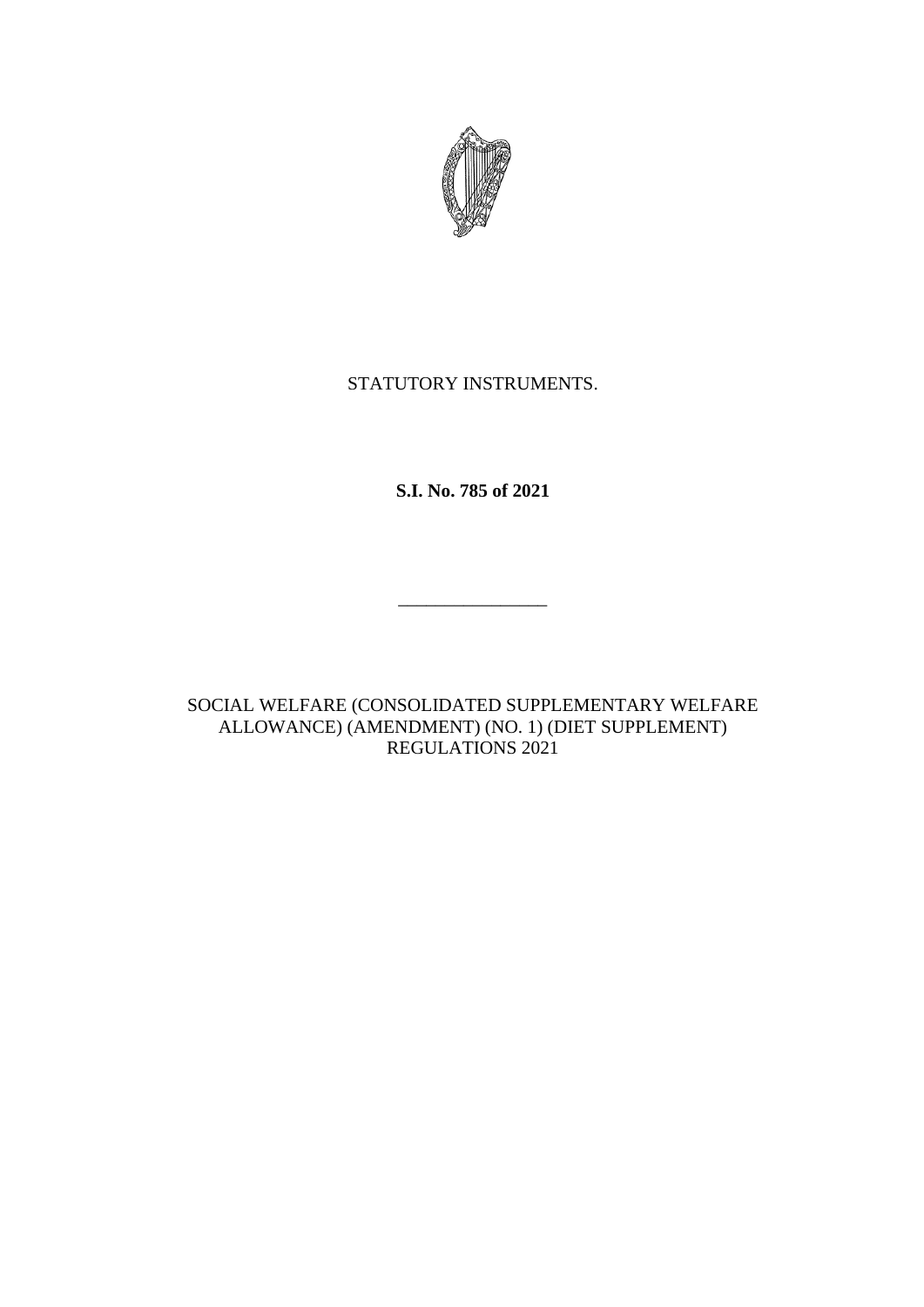## S.I. No. 785 of 2021

## SOCIAL WELFARE (CONSOLIDATED SUPPLEMENTARY WELFARE ALLOWANCE) (AMENDMENT) (NO. 1) (DIET SUPPLEMENT) REGULATIONS 2021

I, HEATHER HUMPHREYS, Minister for Social Protection, in exercise of the powers conferred on me by sections 4 (as adapted by the Employment Affairs and Social Protection (Alteration of Name of Department and Title of Minister) Order 2020 (S.I. No. 447 of 2020)), and by section 198 (amended by section 10 of the Social Welfare (No. 2) Act 2019 (No. 48 of 2019)) of the Social Welfare Consolidation Act 2005, with the consent of the Minister for Public Expenditure and Reform, hereby make the following Regulations:

#### *Citation and construction*

1. (1) These Regulations may be cited as the Social Welfare (Consolidated Supplementary Welfare Allowance) (Amendment) (No. 1) (Diet Supplement) Regulations 2021.

(2) These Regulations and the Social Welfare (Consolidated Supplementary Welfare Allowance) Regulations 2007 to 2019 shall be construed together as one and may be cited together as the Social Welfare (Consolidated Supplementary Welfare Allowance) Regulations 2007 to 2021.

### *Rate of diet supplement*

2. Article 17 (amended by article 2 of the Social Welfare (Consolidated Supplementary Welfare Allowance) (Amendment) (No. 2) (Diet Supplement) Regulations 2019 (S.I. No. 108 of 2019)) of the Social Welfare (Consolidated Supplementary Welfare Allowance) Regulations 2007 (S.I. No. 412 of 2007) is amended by the substitution of the following sub-article for sub-article (4A):

"(4A) Notwithstanding sub-article (4), in the case of a claimant who is in receipt of a supplement under Part 4 of these Regulations, any increase in the weekly rate of benefit or assistance payable to that claimant, as provided for—

- (*a*) by the Social Welfare Act 2021, or
- (*b*) by virtue of Regulations made, which commence on or after 24 December 2021 but before 7 January 2022, under the Principal Act, insofar as such Regulations relate to an increase in the weekly rate of benefit or assistance,

shall not have the effect of reducing the rate of supplement below that which was payable before the said increase occurs.".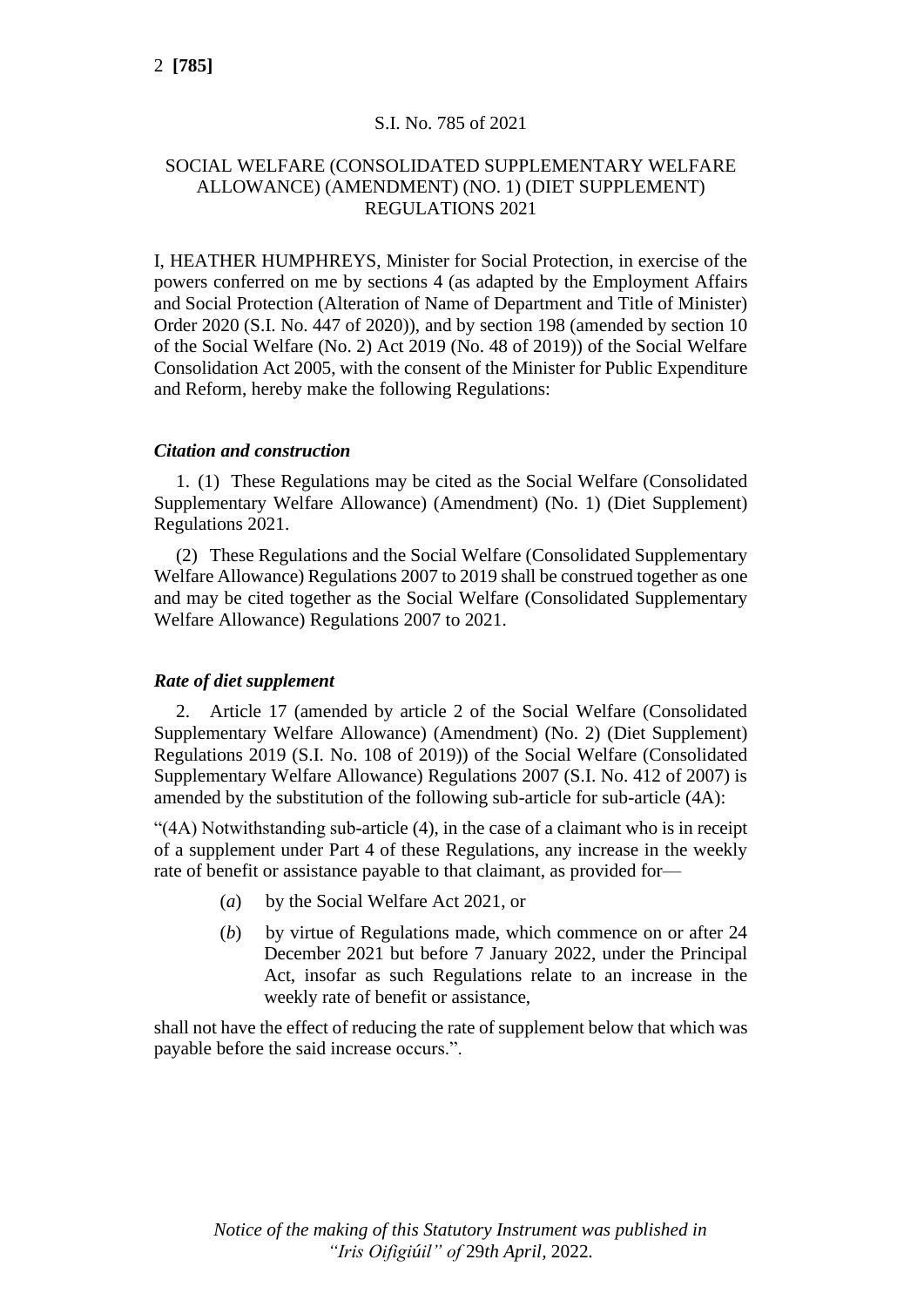The Minister for Public Expenditure and Reform consents to the foregoing Regulations.



GIVEN under my Official Seal, 20 December, 2021.

MICHAEL MCGRATH, Minister for Public Expenditure and Reform.



GIVEN under my Official Seal, 20 December, 2021.

HEATHER HUMPHREYS, Minister for Social Protection.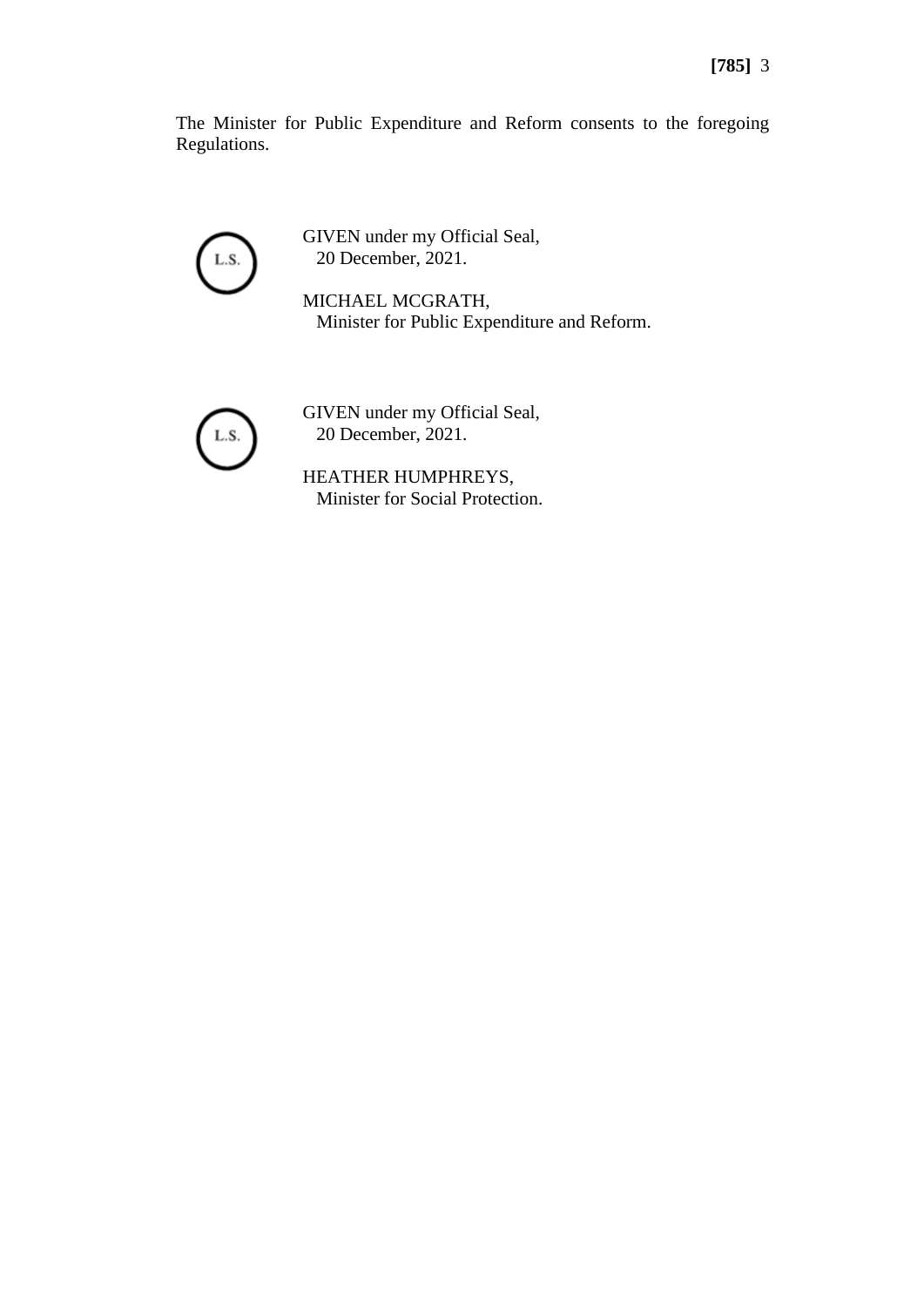# EXPLANATORY NOTE

# (*This note is not part of the Instrument and does not purport to be a legal interpretation.*)

These Regulations provide that the 2022 budgetary increases in Social Welfare payments shall not have the effect of reducing the rate of diet supplement below that which was payable before the said increase occurred.